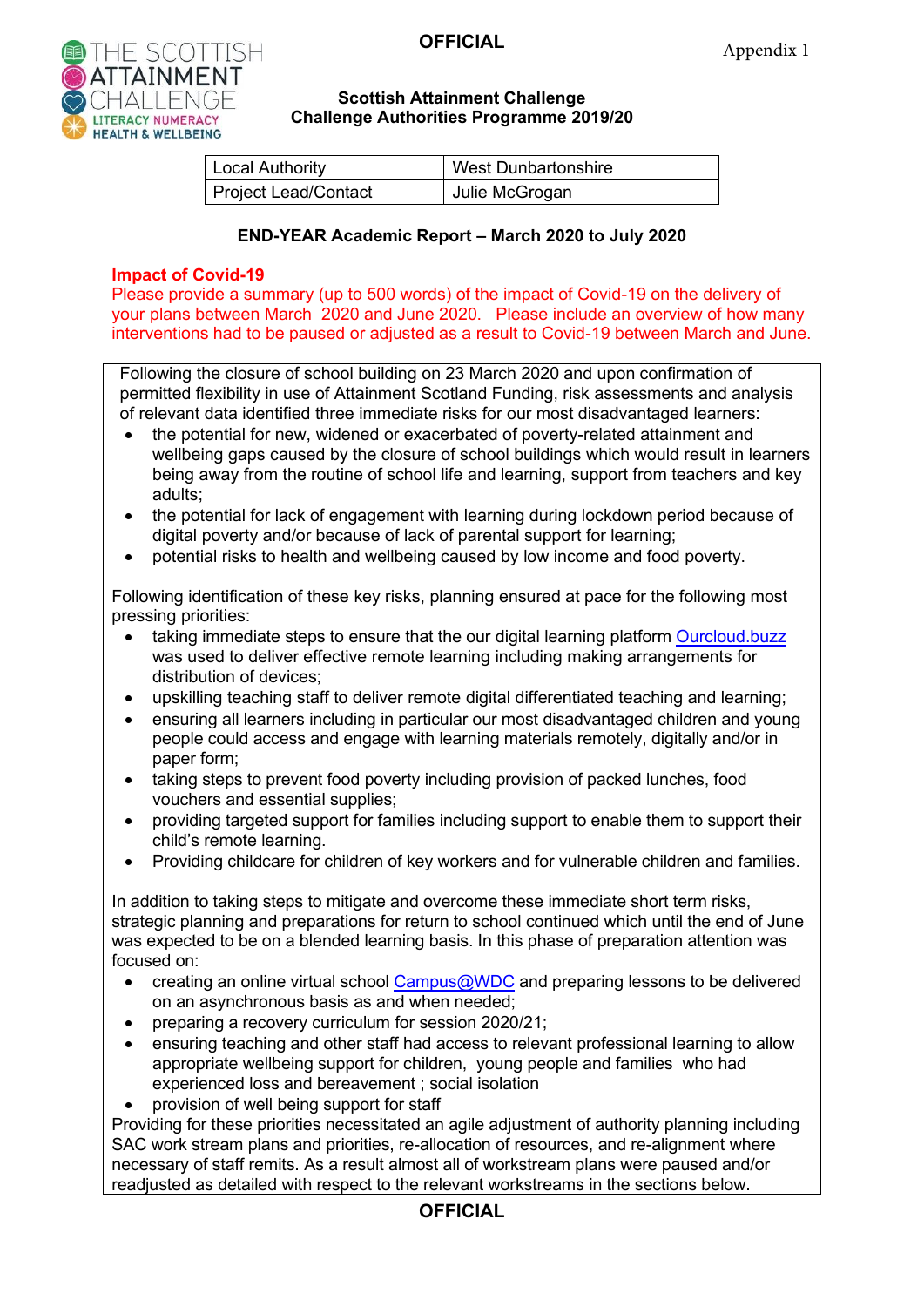Given the challenges presented by Covid-19 and the resultant school closures from 23 March, we do not anticipate that all activities planned for the delivery of Challenge Authority plans will have been undertaken as planned. As a result we ask that:

- Where there is no progress to report in addition to that detailed in the mid-academic year report submitted in March 2020, please simply note that in the below template in the "end year" sections with something to the effect of "not progressed".
- Where a planned activity has been delivered, adjusted or paused, please provide detail of that in the "end year" sections.

| All secondary,<br>primary and<br>Number of schools supported by this funding?<br><b>ELCCs</b><br>12458<br>How many pupils are benefiting from this funding?<br>What progress has been made towards achieving your short, medium and long-term<br>outcomes since March 2020, taking into account the impact of Covid-19 and the<br>resultant school closures?<br>End-year:<br>The adjustment of workstream priorities and resourcing within the period from 23 March<br>impacted upon further expected gains in meeting short term goals particularly since there<br>was no formal collection of Achievement of a Level data in June 2020. However continued<br>engagement of learners with learning during the period of lockdown was achieved as<br>surveys showed:<br>95% of all school aged learners engaged positively with remote online learning and<br>75% of all school aged learners completed work set on a weekly basis.<br>40,000 hours of video conferences including online learning and staff meetings.<br>$\bullet$<br>Learners visited the Our Cloud Virtual Learning sites more than 60,0000 times in a<br>$\bullet$<br>sample week to access applications and lessons.<br>Almost all learners reported they had access to a digital device for learning using<br>$\bullet$<br>Google classroom.<br>The overwhelmingly positive and agile collaborative response of our workforce to plan for<br>and meet the most pressing needs of our most disadvantaged children and young people<br>through the period of lockdown suggest that significant sustainable progress has been made<br>toward achieving our long term aim of delivering a system wide model of change and<br>improvement focusing on building capacity at all levels and in all sectors.<br>The conditions for effective collaboration at school, learning community and across<br>authority basis and embedded use of data to improve outcomes has been created as a<br>result of the foundations laid by the SAC work streams, projects and interventions. The<br>quality of the sustained, targeted support for our most disadvantaged learners during the<br>period of lockdown is evidence in and of itself that the work of the work streams is<br>becoming embedded and sustained. Senior leaders have reported that staff 'speak the<br>language' of contextual analysis, use of measures and outcomes and focus on impact, the<br>'so what' of intervention and projects.<br>Mid-year:<br><b>Long Term Outcomes</b> |                                                                                      |  |
|----------------------------------------------------------------------------------------------------------------------------------------------------------------------------------------------------------------------------------------------------------------------------------------------------------------------------------------------------------------------------------------------------------------------------------------------------------------------------------------------------------------------------------------------------------------------------------------------------------------------------------------------------------------------------------------------------------------------------------------------------------------------------------------------------------------------------------------------------------------------------------------------------------------------------------------------------------------------------------------------------------------------------------------------------------------------------------------------------------------------------------------------------------------------------------------------------------------------------------------------------------------------------------------------------------------------------------------------------------------------------------------------------------------------------------------------------------------------------------------------------------------------------------------------------------------------------------------------------------------------------------------------------------------------------------------------------------------------------------------------------------------------------------------------------------------------------------------------------------------------------------------------------------------------------------------------------------------------------------------------------------------------------------------------------------------------------------------------------------------------------------------------------------------------------------------------------------------------------------------------------------------------------------------------------------------------------------------------------------------------------------------------------------------------------------------------------------------------------------------------------------------|--------------------------------------------------------------------------------------|--|
|                                                                                                                                                                                                                                                                                                                                                                                                                                                                                                                                                                                                                                                                                                                                                                                                                                                                                                                                                                                                                                                                                                                                                                                                                                                                                                                                                                                                                                                                                                                                                                                                                                                                                                                                                                                                                                                                                                                                                                                                                                                                                                                                                                                                                                                                                                                                                                                                                                                                                                                |                                                                                      |  |
|                                                                                                                                                                                                                                                                                                                                                                                                                                                                                                                                                                                                                                                                                                                                                                                                                                                                                                                                                                                                                                                                                                                                                                                                                                                                                                                                                                                                                                                                                                                                                                                                                                                                                                                                                                                                                                                                                                                                                                                                                                                                                                                                                                                                                                                                                                                                                                                                                                                                                                                |                                                                                      |  |
|                                                                                                                                                                                                                                                                                                                                                                                                                                                                                                                                                                                                                                                                                                                                                                                                                                                                                                                                                                                                                                                                                                                                                                                                                                                                                                                                                                                                                                                                                                                                                                                                                                                                                                                                                                                                                                                                                                                                                                                                                                                                                                                                                                                                                                                                                                                                                                                                                                                                                                                |                                                                                      |  |
|                                                                                                                                                                                                                                                                                                                                                                                                                                                                                                                                                                                                                                                                                                                                                                                                                                                                                                                                                                                                                                                                                                                                                                                                                                                                                                                                                                                                                                                                                                                                                                                                                                                                                                                                                                                                                                                                                                                                                                                                                                                                                                                                                                                                                                                                                                                                                                                                                                                                                                                |                                                                                      |  |
|                                                                                                                                                                                                                                                                                                                                                                                                                                                                                                                                                                                                                                                                                                                                                                                                                                                                                                                                                                                                                                                                                                                                                                                                                                                                                                                                                                                                                                                                                                                                                                                                                                                                                                                                                                                                                                                                                                                                                                                                                                                                                                                                                                                                                                                                                                                                                                                                                                                                                                                |                                                                                      |  |
|                                                                                                                                                                                                                                                                                                                                                                                                                                                                                                                                                                                                                                                                                                                                                                                                                                                                                                                                                                                                                                                                                                                                                                                                                                                                                                                                                                                                                                                                                                                                                                                                                                                                                                                                                                                                                                                                                                                                                                                                                                                                                                                                                                                                                                                                                                                                                                                                                                                                                                                |                                                                                      |  |
|                                                                                                                                                                                                                                                                                                                                                                                                                                                                                                                                                                                                                                                                                                                                                                                                                                                                                                                                                                                                                                                                                                                                                                                                                                                                                                                                                                                                                                                                                                                                                                                                                                                                                                                                                                                                                                                                                                                                                                                                                                                                                                                                                                                                                                                                                                                                                                                                                                                                                                                |                                                                                      |  |
|                                                                                                                                                                                                                                                                                                                                                                                                                                                                                                                                                                                                                                                                                                                                                                                                                                                                                                                                                                                                                                                                                                                                                                                                                                                                                                                                                                                                                                                                                                                                                                                                                                                                                                                                                                                                                                                                                                                                                                                                                                                                                                                                                                                                                                                                                                                                                                                                                                                                                                                |                                                                                      |  |
|                                                                                                                                                                                                                                                                                                                                                                                                                                                                                                                                                                                                                                                                                                                                                                                                                                                                                                                                                                                                                                                                                                                                                                                                                                                                                                                                                                                                                                                                                                                                                                                                                                                                                                                                                                                                                                                                                                                                                                                                                                                                                                                                                                                                                                                                                                                                                                                                                                                                                                                | The strategy for The Challenge in West Dunbartonshire aimed to deliver a system wide |  |

The strategy for The Challenge in West Dunbartonshire aimed to deliver a system wide model of change and improvement focusing on building capacity at all levels and in all sectors. Project reach has extended with projects influencing change and improvement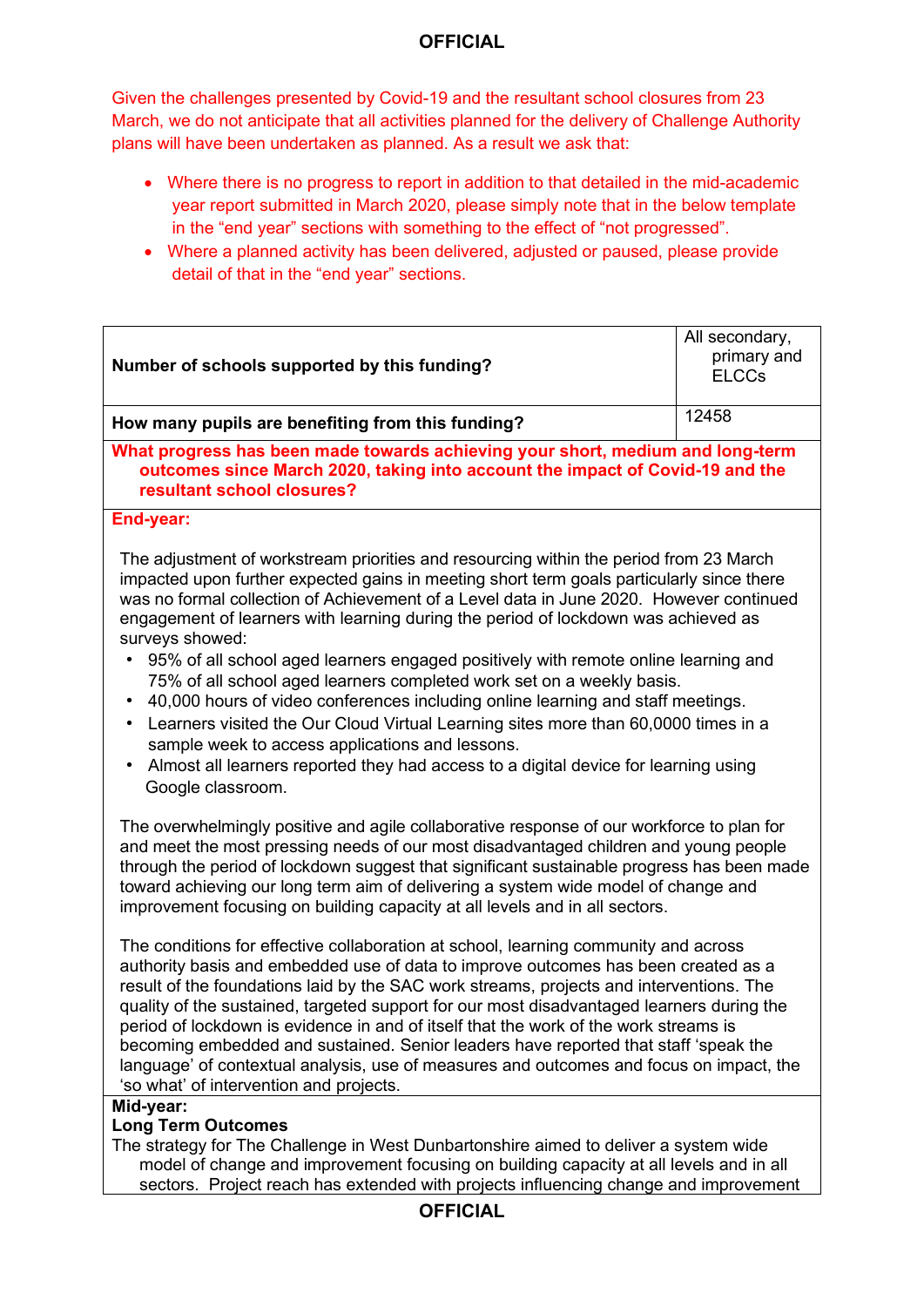across all early years, primary and secondary establishments.

The projects focus on:

- early level learning and early intervention
- integrated approaches to the curriculum offering personalisation and choice as outlined in Curriculum for Excellence
- integrated approaches to engaging and supporting families

The strategy has influenced change and improvement to the system of delivery but is also increasing and improving the range of interventions being used to improve learning and narrow the poverty related attainment gap. The next phase of development is to deliver a 'whole systems model' to ensure sustained commitment to interventions for equity.

### **Short , Medium Term**

- ACEL data across literacy and numeracy for P1, P4 and P7 combined has continued to increase with a narrowing of the attainment gap.
- The data showed that the focus on P4 has led to an increase in ACEL achievement in 2019 of 3 % for literacy and 4 % for numeracy.
- The data showed that the focus on P7 has led to an increase in ACEL achievement in 2019 of 2 % for literacy and 5 % for numeracy.
- More specifically, there is an increasing 3 year trend in numeracy at P4 and in literacy and numeracy at P7.

Evaluations from quality assuring school delivery highlights that the cohort effect is influencing attainment patterns and trends. However, we are seeing on an individual school basis positive trends for individual pupils and groups although this is yet to influence significantly the attainment gap. Attendance and engagement for identified pupils is improving but this requires significant investment of time and support and is difficult for all families to sustain at all times.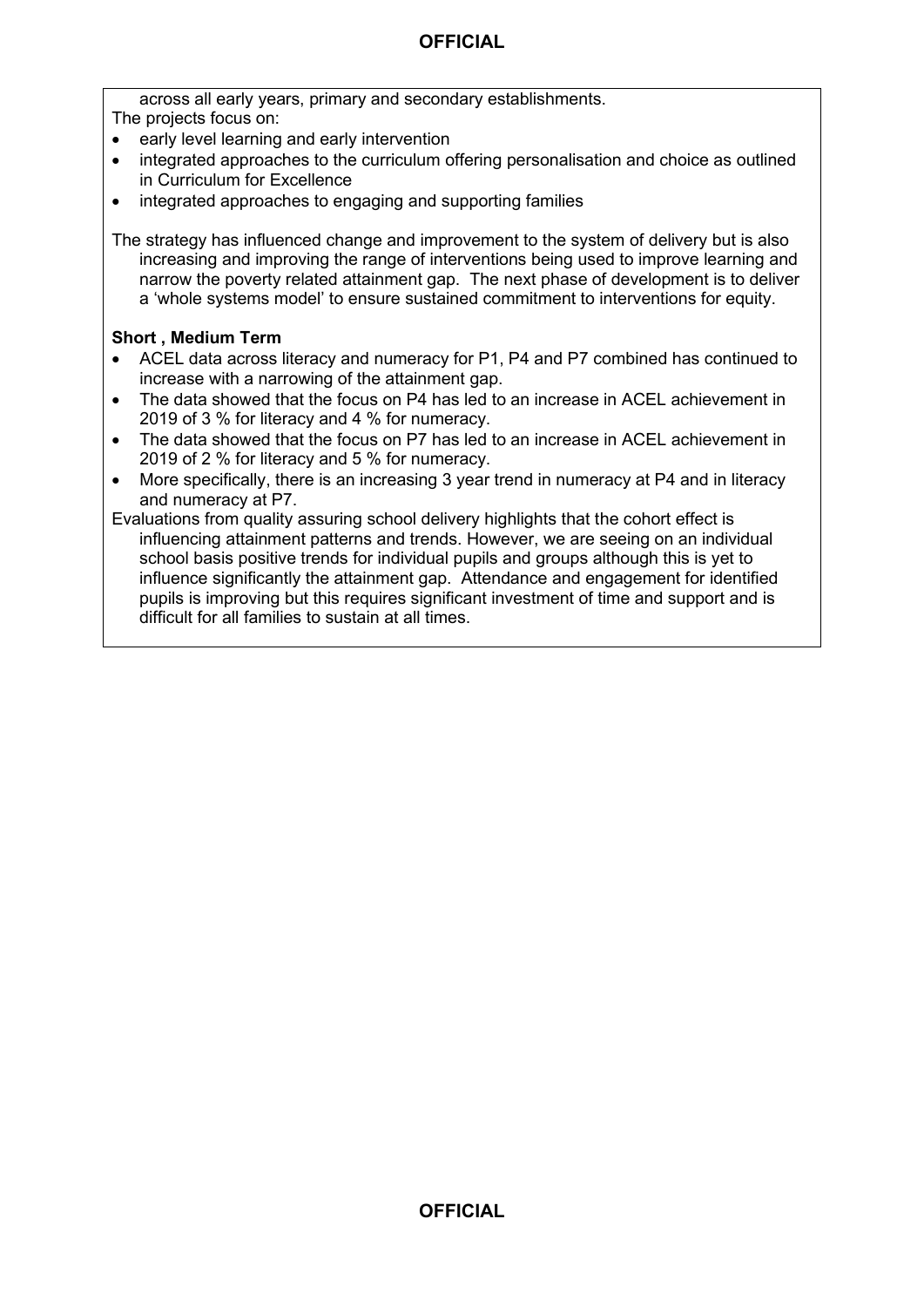# **OVERALL PROGRESS AND REFLECTIONS TO DATE**

|                   | Overall progress towards long-term outcomes and reflections                                                                                                                                                                                                                                                                                                                                                                                                                                  |
|-------------------|----------------------------------------------------------------------------------------------------------------------------------------------------------------------------------------------------------------------------------------------------------------------------------------------------------------------------------------------------------------------------------------------------------------------------------------------------------------------------------------------|
|                   | The long-term outcomes of the Attainment Scotland Fund are to:<br>a. Improve literacy and numeracy attainment<br>b. Improve health and wellbeing<br>c. Close the attainment gap between pupils from the most and least deprived<br>areas.<br>What evidence are you collecting to measure these long-term outcomes in<br>your authority? Please specify the type of evidence you are collecting.                                                                                              |
|                   | End-year: (no update required if covered by the mid-year report detail below).                                                                                                                                                                                                                                                                                                                                                                                                               |
|                   | Evaluations from the local school improvement programme, quality assurance of<br>$\bullet$<br>school tracking data and school evaluations provided confidence to Senior<br>Education Officers that attainment would have been expected to improve as at<br>June 2020. However, as Achievement of a Level data was not collected in June<br>2020, it is not possible to provide evidence of improved attainment or progress<br>towards closing the poverty-related attainment gap in the BGE. |
|                   | Mid-year                                                                                                                                                                                                                                                                                                                                                                                                                                                                                     |
|                   | Early years literacy and numeracy baseline assessment at nursery and P1.<br>ACEL for literacy and numeracy.                                                                                                                                                                                                                                                                                                                                                                                  |
|                   | Curriculum and pedagogy data from School Improvement Framework.                                                                                                                                                                                                                                                                                                                                                                                                                              |
| ong-term outcomes | Moderation and verification data on literacy and numeracy.<br>Individual and group wellbeing questionnaires and surveys.<br>٠                                                                                                                                                                                                                                                                                                                                                                |
|                   | Strengths and difficulties questionnaires.<br>$\bullet$                                                                                                                                                                                                                                                                                                                                                                                                                                      |
|                   | Needs analysis.<br>Case studies.<br>$\bullet$                                                                                                                                                                                                                                                                                                                                                                                                                                                |
|                   | Professional learning data.<br>٠<br>Pupil, staff and parent questionnaires.<br>$\bullet$                                                                                                                                                                                                                                                                                                                                                                                                     |
|                   | Collaborative Action Research pre and post intervention data and reports.<br>$\bullet$<br>Local Authority, Learning Community and School Statistical Reports (SSR)<br>examine whole school achievement and achievement broken down by<br>attainment gap.                                                                                                                                                                                                                                     |
|                   | Qualitative data from school improvement, evaluation and monitoring reports.                                                                                                                                                                                                                                                                                                                                                                                                                 |
|                   | Family learning and engagement.<br>Parent and pupil questionnaire and focus group feedback.                                                                                                                                                                                                                                                                                                                                                                                                  |
|                   | Wider community benefits.                                                                                                                                                                                                                                                                                                                                                                                                                                                                    |
|                   | What did this evidence show so far? Please highlight key findings only - both<br>positive and negative. As part of the evaluation, we may request further details on<br>your evidence for particularly interesting findings. If you did not collect evidence                                                                                                                                                                                                                                 |
|                   | for these outcome(s) or results are not yet available at this stage in the year, just<br>leave blank.                                                                                                                                                                                                                                                                                                                                                                                        |
|                   | End year: (no update required if covered by the mid-year report detail below).                                                                                                                                                                                                                                                                                                                                                                                                               |
|                   | • Covered by mid-year report detailed below.                                                                                                                                                                                                                                                                                                                                                                                                                                                 |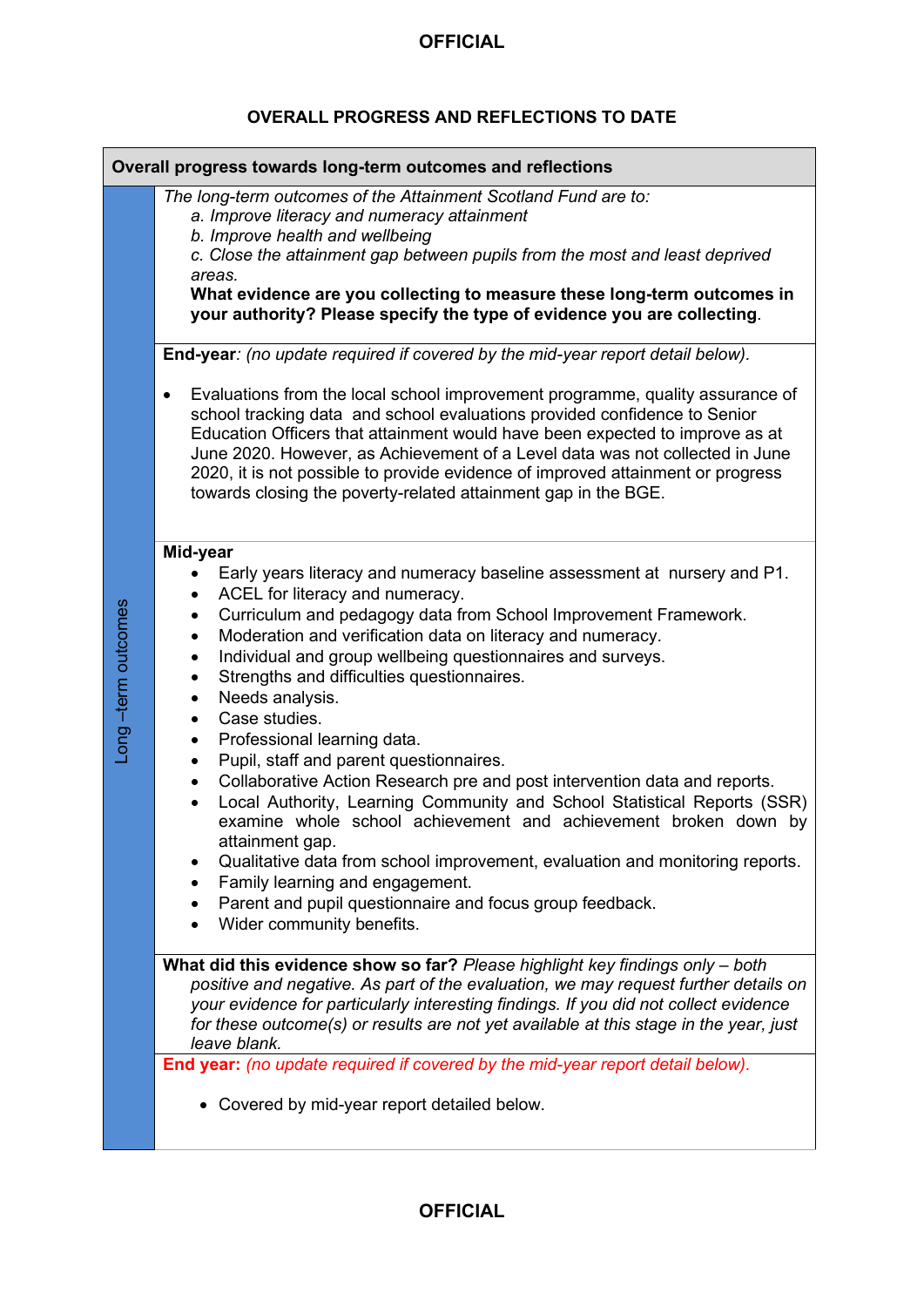### **Attainment Data**

- Since 2017, attainment in P1 in literacy has increased from 67 % to 73 %, while in numeracy it has remained steady at around 83 %.
- Since 2017, attainment in P4 in numeracy has increased from 71 % to 75 %. while in literacy it has remained steady at around 65 %.
- Since 2017, attainment in P7 in literacy has increased from 57 % to 66 %, while in numeracy it has increased from 63 % to 71 %.
- Since 2017, attainment in S3 in literacy and numeracy has remained steady at around 85%.

#### **Closing the attainment gap**

- The attainment gap between Quintile 1 and Quintile 5 in literacy and numeracy in 2019 has decreased compared to 2018 for reading, writing and numeracy at all stages.
- In 2019, the attainment gap between Quintile 1 and Quintile 5 for P1 in writing and numeracy is less than in 2017 and 2018.
- In 2019, the attainment gap between Quintile 1 and Quintile 5 for P4 in reading, writing and numeracy is less than in 2017 and 2018.
- In 2019, the attainment gap between Quintile 1 and Quintile 5 for P7 in reading and writing is less than in 2017 and 2018.
- In 2019, the attainment gap between Quintile 1 and Quintile 5 for S3 in reading. writing and numeracy is less than in 2017 and 2018.

#### **Health and wellbeing**

- There is a reduction in exclusions for pupils in schools where nurture principles are being applied. More pro-active approaches to de-escalate conflict are resulting in reduced disruption to engagement in learning. Annual exclusion rates have declined across all secondary schools, with one school reducing exclusions by two-thirds, from 91 incidents to 34 in 2019.
- Increased staff confidence when dealing with high and medium tariff challenging behaviour.
- Decrease in the total difficulties scores and positive increase in prosocial behaviour.
- Improved staff knowledge, understanding and skills in implementing nurture principles.
- Attendance at free holiday programmes delivered in the local schools is increasing each year. Feedback from parents and pupils is very positive with high levels of demand for future provision.
- The 2018 SALSUS survey shows that:
	- $\circ$  since 2013 the number of 15 year olds who have never smoked has increased by 4% to 32 %;
	- $\circ$  the number of 15 year olds who have drunk alcohol in the last week has decreased by 4 % to 15 %;
	- $\circ$  the number of 15 year olds who felt it was 'ok' for someone their age to try drinking alcohol is 14 % below the national average;
	- $\circ$  the number of 15 year olds who felt it was 'ok' for someone their age to try smoking (37 %) is 8 % below the national average;
	- $\circ$  the number of 15 year olds who reported using an e-cigarette (1 %) is 3 % below the national average;
	- $\circ$  the number of 13 year olds who felt it was 'ok' for someone their age to try drinking alcohol (34 %) is 16 % below the national average.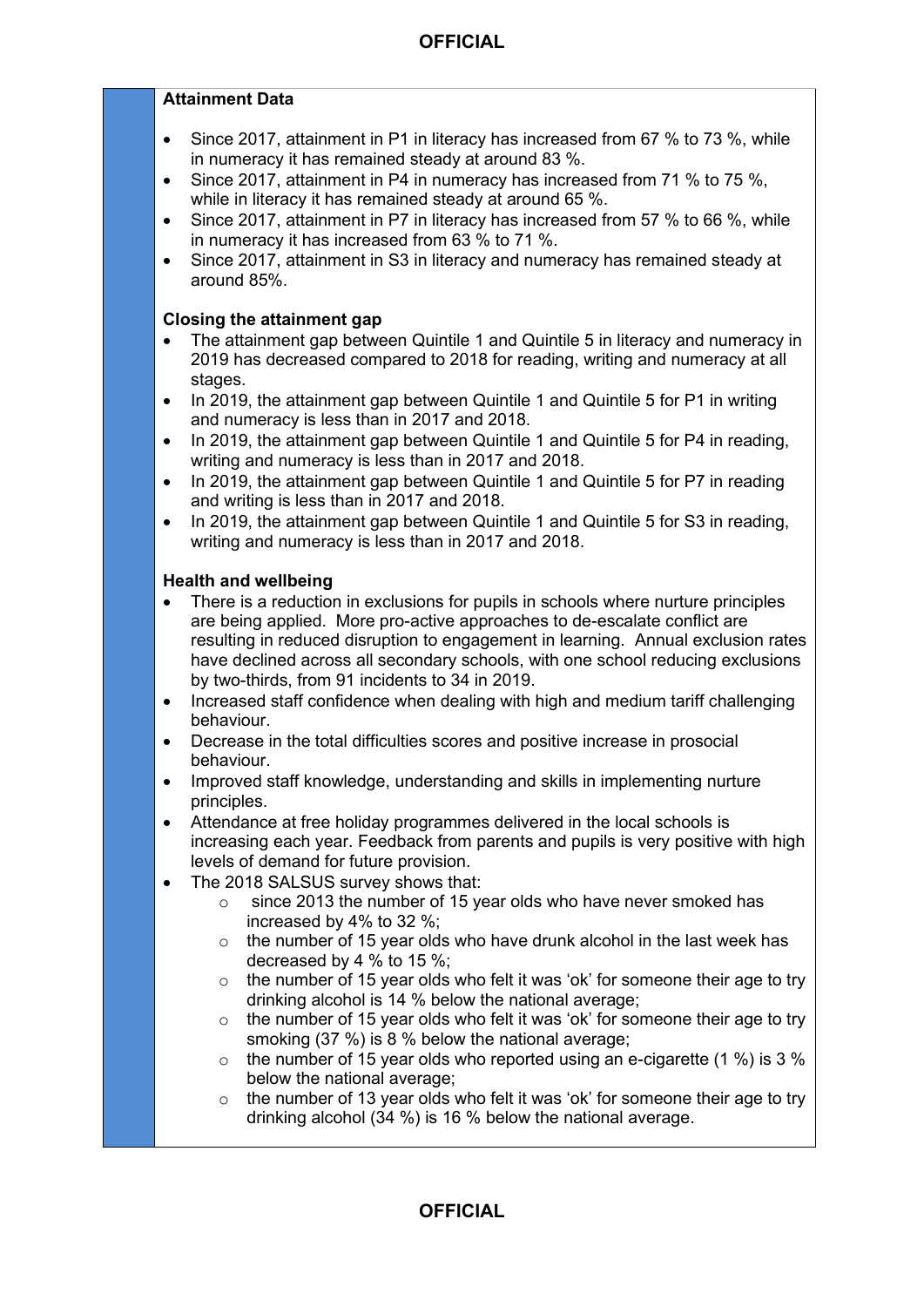### **Can you share any learning on what has worked well in your overall strategy to achieve impact?**

**End-year***: (no update required if covered by the mid-year report detail below).* 

• Covered by mid-year report detailed below.

### **Mid-Year:**

Highlights include:

- Implementing a whole school approach to nurture in primary and secondary schools.
- Practitioner led literacy and numeracy strategy and implementation groups.
- Integrating support services for pupils and families in school premises.
- Headteacher leadership and collaboration of school improvement.
- Local authority system and process for using data to plan and target support for schools.
- Quality assurance and intelligence led approaches to school and LA improvement.
- Incremental progress is being achieved with increased attainment for all in literacy and numeracy and an increasing narrowing of the poverty related attainment gap in literacy and numeracy.
- Clear strategic frameworks are in place to support head teachers, lead practitioners to manage and lead workstreams.
- Effective tracking and monitoring systems are enhancing planning for improvement in outcomes for learners.
- Workstream leads are increasingly skilled at sharing and scaling up 'what works' to enhance impact for wider groups of learners, families and practitioners.

### **Can you share any learning on what has worked less well or could be improved**

**End-year***: (no update required if covered by the mid-year report detail below).* 

- Covered by mid-year report detailed below.
- It is difficult to capture in a quantitative mode individual health and wellbeing measures as they are not sensitive to reflect behaviour types. New national census and guidance on this will be helpful.
- As new practitioners enter the system at every level, rolling programmes of training are necessitated, as is ongoing support for new staff.
- As school collegiate calendars and improvement priorities are required to absorb new national policy initiatives, it can be challenging for school leaders and practitioners to find sufficient time for in-depth training sessions for existing workstream priorities.
- Many of our vulnerable families find it challenging to sustain engagement with interventions in the context of complex social and economic disadvantage.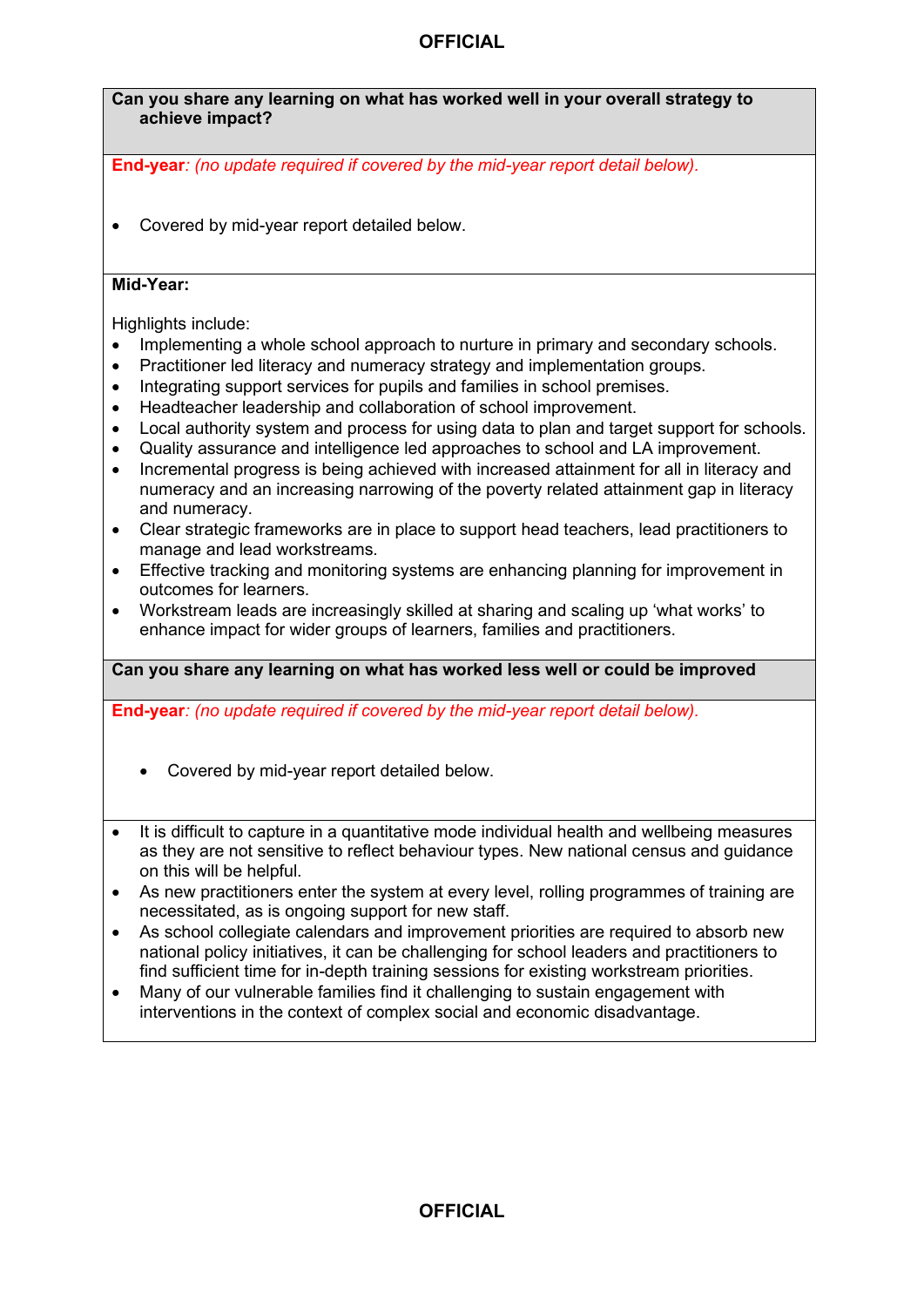### **EARLY LEVEL PLAY AND LEARNING – HIGHLIGHTS AND CHALLENGES**

**Activities:** *Please comment on progress in implementing / impact of your planned activities in the year 2019/20*

**End-year***: (no update required if covered by the mid-year report detail below).* 

• The majority of the plans for this work stream were required to be paused during the period of lockdown however aspects of professional learning including Incredible Years Classrooms Management training continued on a remote basis.

Early years Scotland provided webinars for 50 early level practitioners in Realising the Ambition: Being Me. This national practice guidance is an early years priority and will contribute to delivering high quality ELC at early level and closing the attainment gap.

- 16 early stages teachers and 11 equity and excellence leads engaged weekly with Education Scotland's 'wee blether' series during lockdown which focused on Realising the Ambition: Being Me.
- Psychological Services continued to collaborate virtually and offer professional discussion networks remotely on Word Aware to 16 early stages teachers. The early stages teachers continue to have a lead role in delivering and modelling Word Aware to the nursery. The Scottish Book Trust provided books and resources to support our most vulnerable children and families during lockdown which were distributed through our HUBs with 'Word Aware' guidance for families. The evaluation questions and project details are attached
- Weekly production of home learning activities and production of literacy and numeracy lessons at early level for parents to use at [home](https://sites.google.com/ourcloud.buzz/public/home-challenge-books?authuser=0)
- 16 early stages teachers and 11 equity and excellence met virtually to discuss Realising the Ambition: Being Me and the impact of this on learning and teaching in ELC.
- 30 ELC practitioners engaged in the Scottish Virtual Nature Kindergarten virtual training sessions to enhance quality experiences in the outdoors.

### **Mid-Year**

- 420 staff have been trained in play and learning for primary 1 to 3: each participant who attends the training is required to complete two tasks involving literacy and numeracy play based approaches.
- Incredible Years Classroom Management training for teachers and early years teachers: 72 staff have been trained since 2016, with a further 12 staff mid-way through training. Staff report improved confidence and more success in dealing with difficult behaviour.
- Incredible Years Parenting groups have run between August 2019 and January 2020 with a reach of 33 parents and carers.
- 'Connecting with parents' motivation' training has been delivered between August and December 2019 to a further 20 staff across education, health and social work. This brings the total number trained over the last two years to 117. A further training in 'connecting with parents' is being delivered in March 2020.
- Training in '*Word Aware'* early intervention literacy programme has been provided to a new cohort of P1 and early stages teachers across WDC totalling almost 300 teachers and early years staff since 2016, with early stages teachers taking forward the roll out supported by Educational Psychology. Staff are using early years baseline data to plan and target their focus for this term when the baseline will be completed again and comparisons made.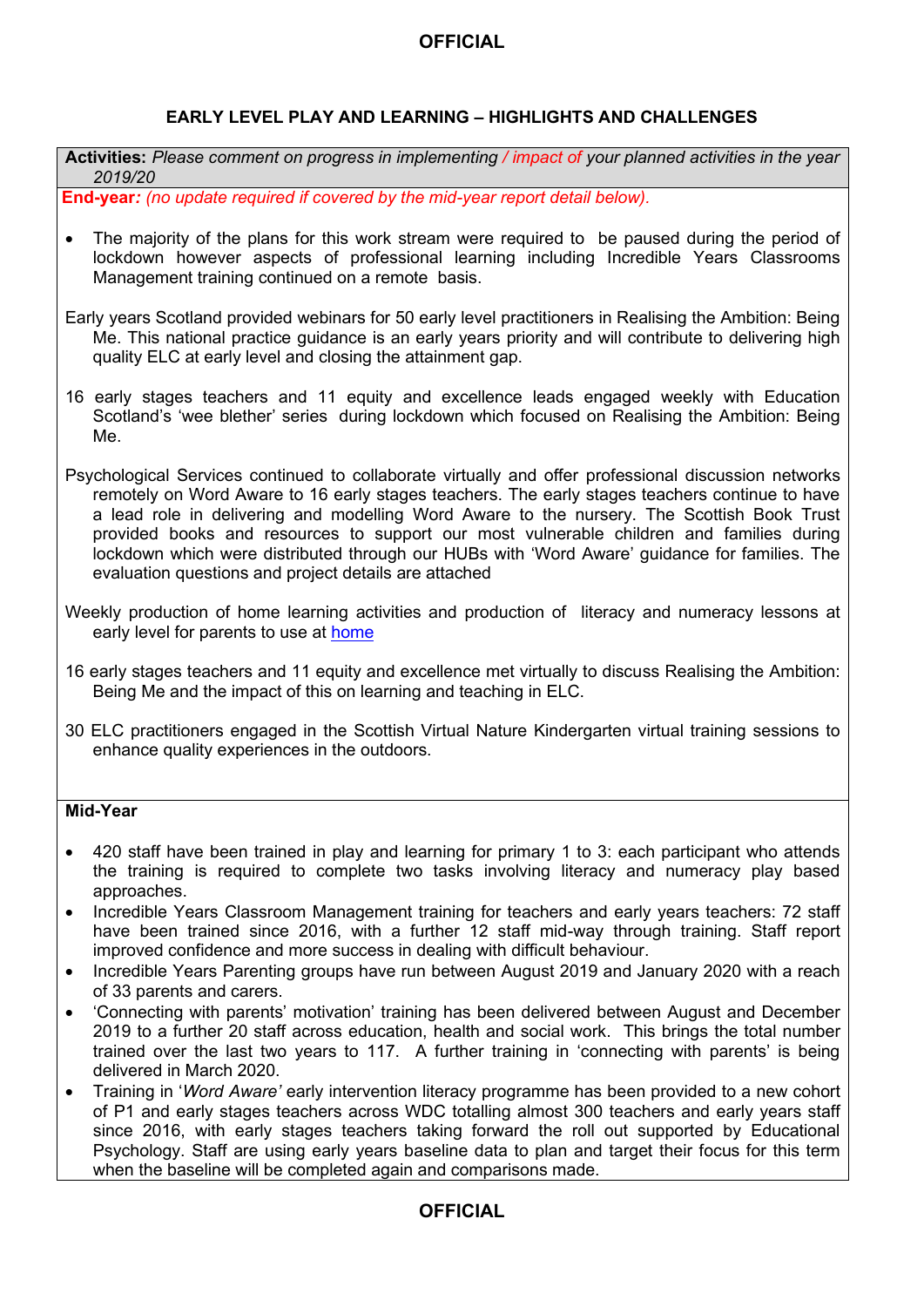- 60 early years practitioners and P1 teachers took part in outdoor learning CLPL as the next phase of early level play based approaches in this period. A recent evaluation of impact of professional learning identified:
	- o increased confidence in relation to planning responsively;
	- $\circ$  improvements in the quality of observations :
	- o improved use of open ended materials and increased confidence in use of higher order questions ;
	- $\circ$  significant enhancements to professional practice were noted in relation to the provision of literacy and numeracy environments and experiences; and
	- o a range of positive impacts on children was noted including improvements in engagement, metacognitive skills, children leading their own learning and improvements in social skills.
- Compassionate and Connected Community trauma informed practice training has been delivered in 12 schools across our 5 Local Learning Communities.

**Slippage from plans:** *Please comment on slippage from your original plans for implementing activities in the year 2019/20*

**End-year***: (no update required if covered by the mid-year report detail below).*

• Covered by mid-year report detailed below.

#### **Mid-year:**

Work with the library service is to be developed further.

**Reflections on progress to date:** *Can you share any learning on what has worked well in implementing this initiative during 2019/20? Please highlight any quantitative data, people's views or direct observations that have informed your evaluation of progress.*

**End-year***: (no update required if covered by the mid-year report detail below).* 

• Covered by mid-year report detailed below.

### **Mid-Year**

- Significant improvements to learning experiences for children as a result of professional learning.
- An increase in the numbers of parents from SIMD 1/2 attending parent/engagement support and training. Pupil Family and Support Workers are working to support individual parents to build confidence to attend and engage.
- IYCMT is successful in decreasing Strengths and Difficulties Questionnaire (SDQ) scores. 60% of the parents reported a decreased score after engaging in the training.
- IYCMY improves confidence in managing pupil behaviour with a noted decrease across all SDQ sub-sets and an increase in pro social behaviour demonstrated by targeted pupils.
- Provision of additional books to children, families and ELCC's is promoting reading.
- Use of baseline testing to identify areas of development for individual children in literacy to support identification of core areas for targeted improvement for individuals and groups.
- Outreach work is encouraging more families to seek support and advice plus engage in supports and opportunities.

**Can you share any learning on what has worked less well or could be improved?** 

**End-year***: (no update required if covered by the mid-year report detail below).*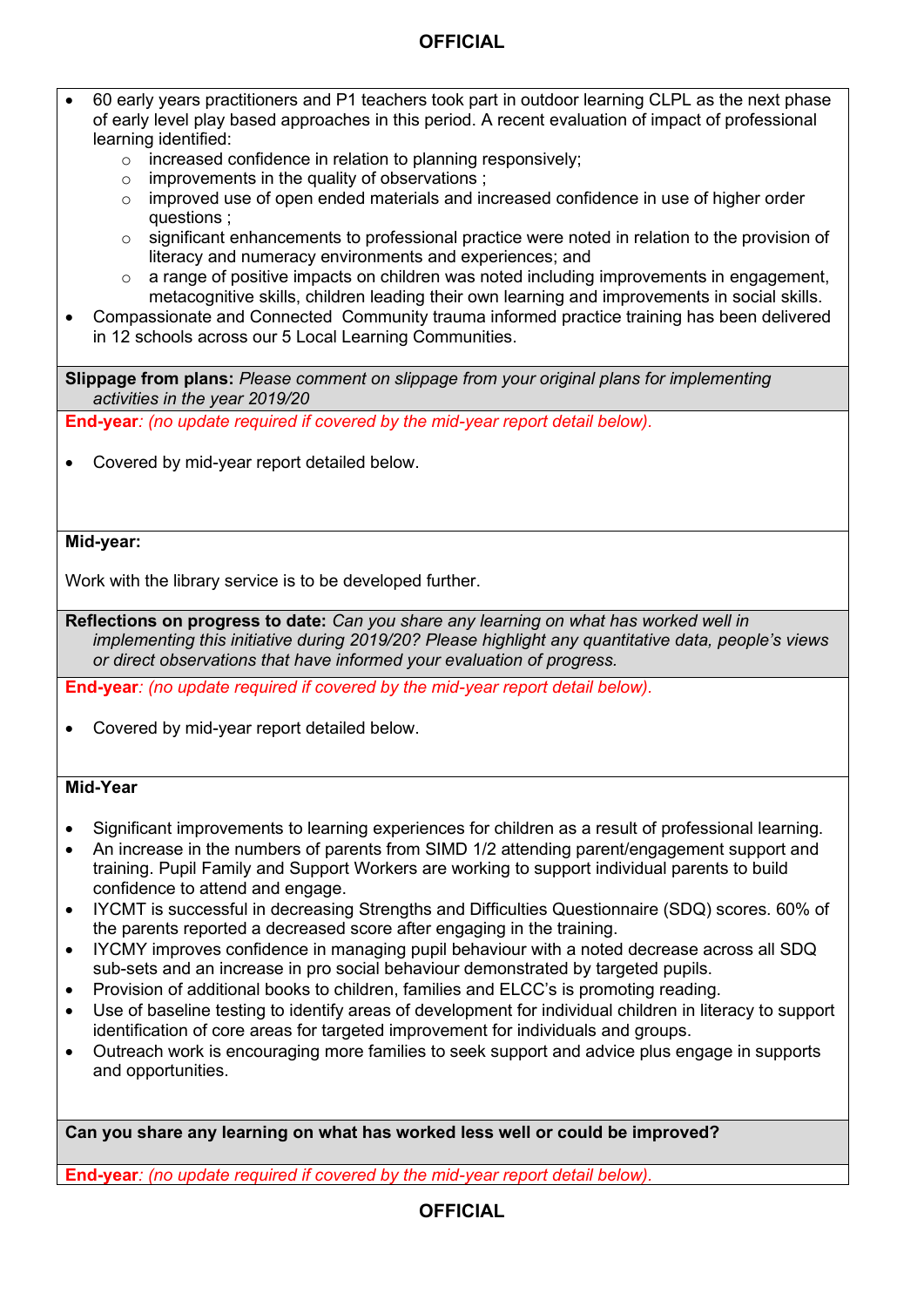• Covered by mid-year report detailed below.

#### **Mid-year:**

### **MATHS AND NUMERACY – HIGHLIGHTS AND CHALLENGES**

**Activities:** *Please comment on progress in implementing / impact of your planned activities in the year 2019/20*

**End-year***: (no update required if covered by the mid-year report detail below).*

- Maths Mastery professional learning continued remotely during the period of lockdown
- Local Learning Community collaboration continued with practitioners sharing resources, strategies and lesson plans drawing on Maths Mastery techniques to support remote learning provision for learners.
- Numeracy lessons early level to third level produced and shared on [Campus@WDC](https://sites.google.com/ourcloud.buzz/wdcvirtualschool/home)

#### **Mid-year:**

- Challenge Leads from 18 schools are engaged in 10 enhanced learning sessions.
- 2 teachers in every primary and secondary school are trained in Maths Mastery. This practical training looks at different teaching approaches. Feedback from teachers attending the training is that it has made them think differently about the methodology used to teach identified concepts and provided them with increased knowledge and understanding of how children learn.
- School Improvement visits are focusing on the quality and range of approaches used to support meeting learner needs.
- Local Learning Community collaborative programme is developing maths/numeracy assessment and moderation approach. Teachers at key stages have engaged in visits to colleagues in other schools to review approaches and conduct assessments.
- Distribution of a model and framework for schools to review the quality of maths/numeracy in their own establishment and Local Learning Community. This has been used in a number of establishments to support improvement.

**Slippage from plans:** *Please comment on slippage from your original plans for implementing activities in the year 2019/20*

**End-year***: (no update required if covered by the mid-year report detail below).* 

• Covered by mid-year report detailed below.

#### **Mid-year:**

• Challenge leads to engage in coaching and modelling training in summer term. This will establish staff 'experts' in core components of maths/numeracy.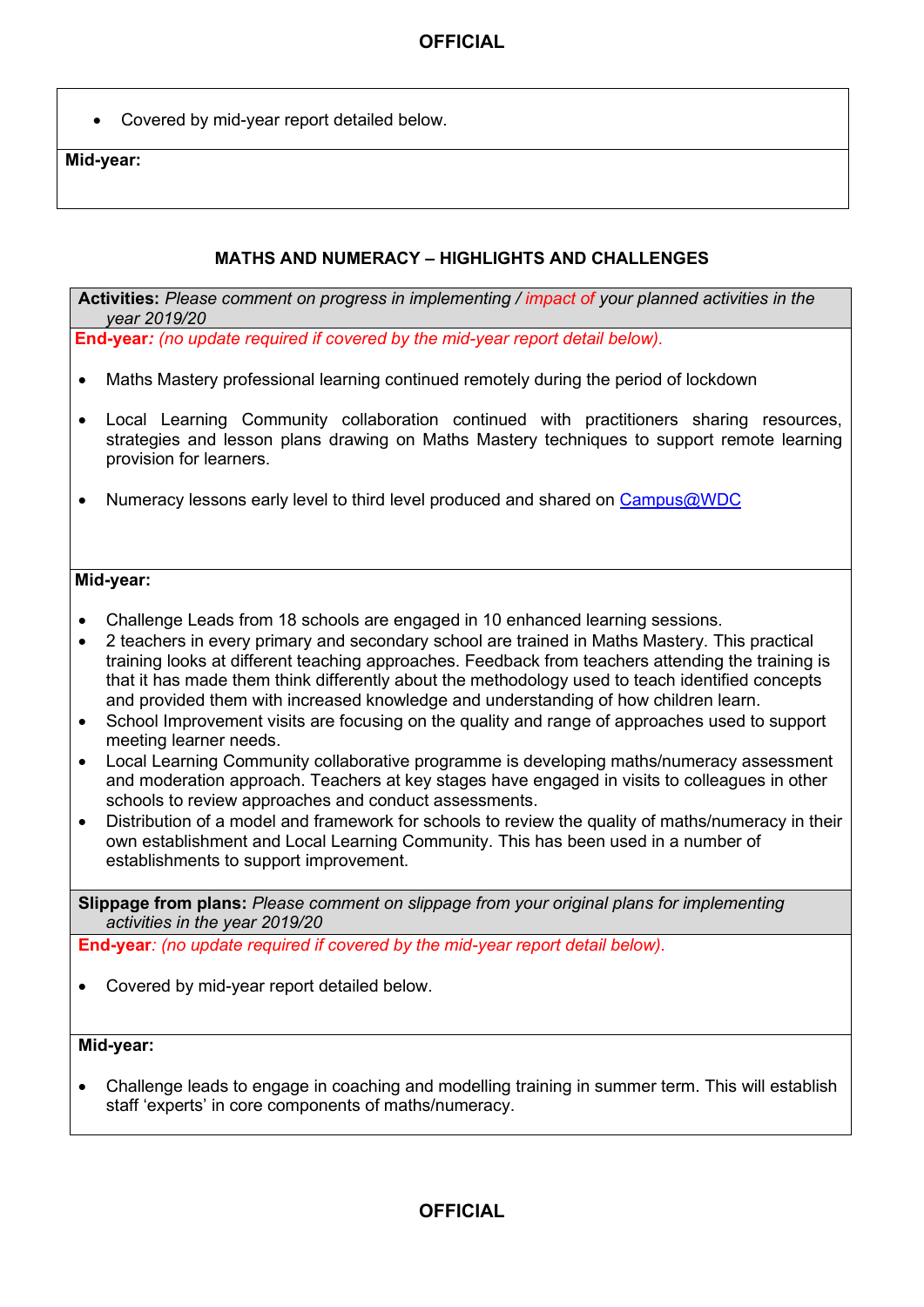**Reflections on progress to date:** *Can you share any learning on what has worked well in implementing this initiative during 2019/20? Please highlight any quantitative data, people's views or direct observations that have informed your evaluation of progress.*

**End-year***: (no update required if covered by the mid-year report detail below).* 

• Continued support for moderation and teacher professional judgement in the period immediately before lockdown provided confidence to school leaders and central staff that attainment would have been expected to have improved as at June 2020 however Achievement of a Level data was not collected in June 2020, it is not possible to provide evidence of improved attainment or progress towards closing the poverty-related attainment gap in the BGE.

### **Mid-year:**

- Since 2017 attainment in numeracy at P1 has remained steady, while for P4 it has increased from 71 % to 75 % and for P7 it has increased from 63 % to 71 %.
- The attainment gap between Quintile 1 and Quintile 5 for P1 and P4 in numeracy was less in 2019 than in 2017 and 2018.
- There is evidence that SEAL (Stages of Arithmetical Learning) as an intervention at First level and as a approach for all children at Early level is supporting a deeper level of pupil understanding.
- Collaborative planning and delivery by teachers from different sectors is influencing teacher awareness of need to adapt and modify approaches to the delivery of maths/ numeracy to children not attaining levels for their age and stage.
- Protected time for assessment and moderation in collegiate calendars.
- Early intervention and use of data to monitor and track learning and attainment.
- Collaboration between sectors is improving cohesion at transition.
- There is a real commitment and professional value being placed on teacher networks supporting improved transition and personalised support for pupils in their experience of learning in maths/numeracy.
- Practitioners report that Maths Mastery has supported their ability to teach maths. They have an increased confidence to try new approaches when learners are finding key concepts difficult.

**Can you share any learning on what has worked less well or could be improved?** 

**End-year***: (no update required if covered by the mid-year report detail below).* 

**Mid-year:**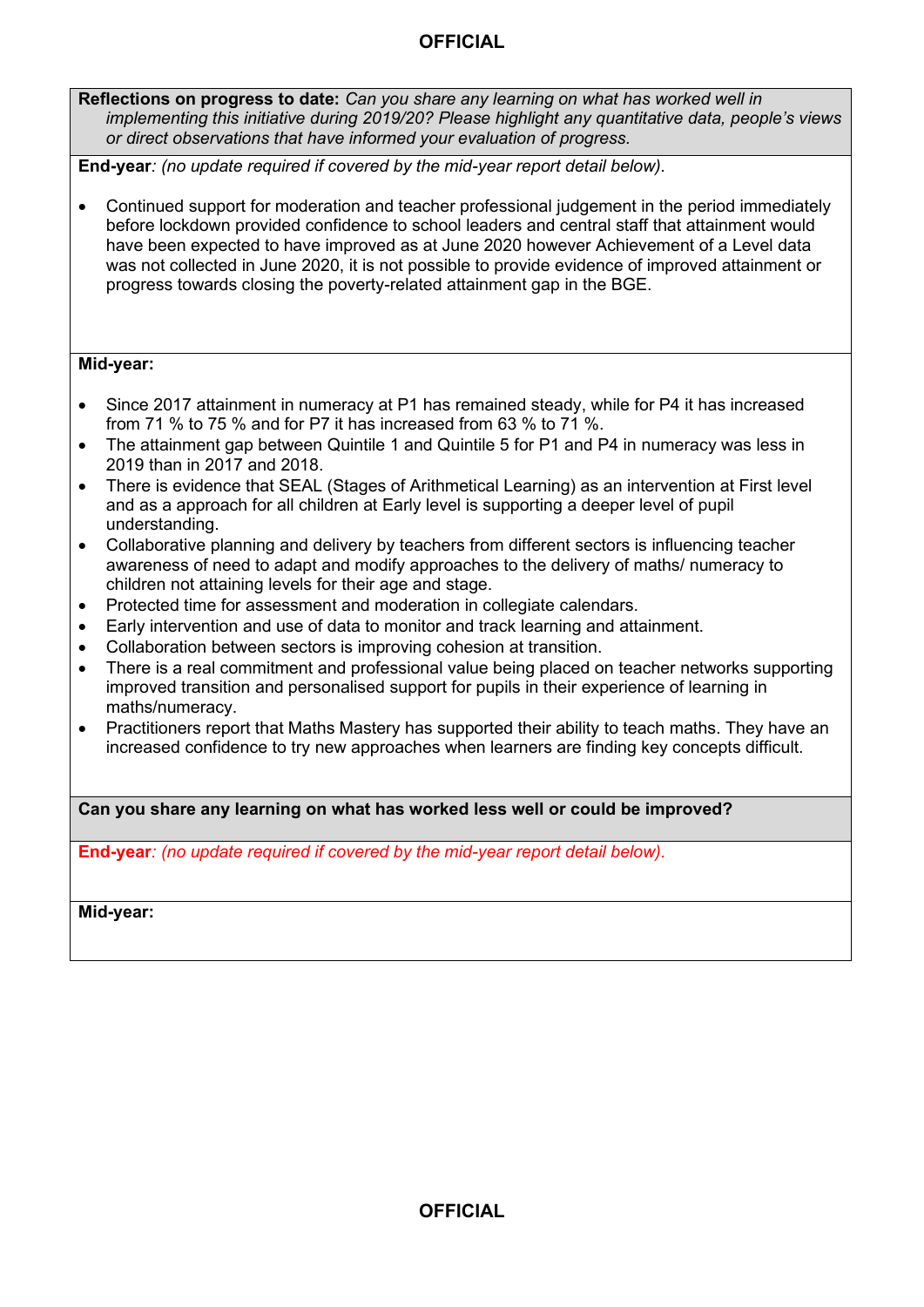### **School Improvement Partnership/ Collaborative Action Research (CAR) – HIGHLIGHTS AND CHALLENGES**

**Activities:** *Please comment on progress in implementing/ impact of your planned activities in the year 2019/20*

**End-year***: (no update required if covered by the mid-year report detail below)* 

- Where aspects of the plans for this work stream could be delivered remotely, such as professional learning programme and collaborative learning projects, these continued wherever possible during the period of lockdown adjusted as appropriate
- It was not practicable however to continue to deliver many aspects of this work stream plan, such as for example the collaborative monitoring and review visits, performance and review meetings and the School Improvement Alliances planned with East Dunbartonshire Council. In those cases the work of this work stream was readjusted to ensure provision of remote learning and physical learning packs delivered to learners where access or confidence in accessing remote learning created potential barriers to learning.
- The conditions for strong effective collaboration created by the Collaborative Action Research projects proved a strong foundation for school leader and practitioners 'pooling resources to support remote learning.
- Professional learning for assessment and moderation continued remotely and a new project based professional learning programme links to the refreshed Curriculum for Excellence narrative continued remotely.
- Funds allocated to this work stream were released to ensure all schools were able to provide learning packs where there was identified need. Teacher time was released to create a bank of 250 teaching videos for our virtual school [Campus@WDC](https://sites.google.com/ourcloud.buzz/wdcvirtualschool/home) for use in the first term, which are accessible for all to use for independent and/or home learning.['Campus@WDC'](https://sites.google.com/ourcloud.buzz/wdcvirtualschool/home) also provides a comprehensive contingency package for curriculum, collaboration and learning providing literacy, numeracy and wellbeing lessons across the BGE.
- A new interdisciplinary learning context was also been developed: '[West Dunbartonshire](https://youtu.be/Y0fijYHNl24)' [Back to the Future 2020](https://youtu.be/Y0fijYHNl24)'

### **Mid-year:**

- The Enhanced School Improvement Team (ESIT) comprised of headteachers and central officers has conducted over 150 collaborative, monitoring and review visits to schools focusing on outcome focussed planning, setting milestones for improvement, PEF, assessment/moderation at key stages and quality of teaching and learning focusing on differentiation.
- Performance and review meetings focussing on narrowing the gap have been conducted to monitor the quality of planning and target setting for improvement.
- A professional learning programme has been developed for primary and secondary depute headteachers.
- Staff are engaged in collaborative learning between primary and secondary to develop a shared understanding across sectors of quality learning and teaching focusing on differentiation.
- Agreement has been reached with East Dunbartonshire Council to form School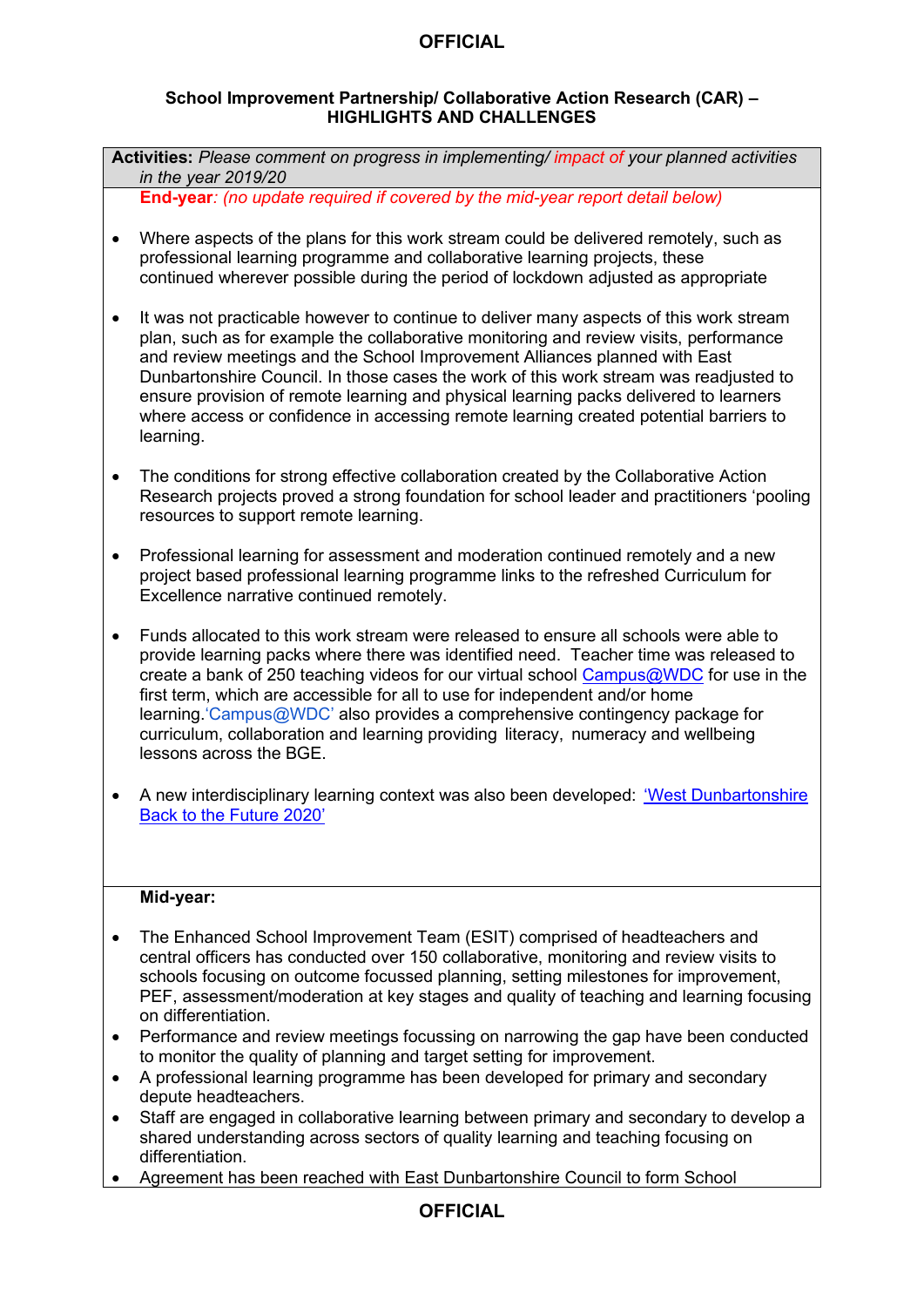Improvement Alliances.

- Principal Teacher (PT) Network has been formed led by one headteacher in one Local Learning Community. PT's are engaged in projects focusing on their own leadership development through working in a partnership school.
- Two headteachers are working collaboratively to improve the quality of provision in one establishment using West Dunbartonshire's School Improvement Enhanced Support Programme.
- Over 90 Collaborative Action Research Projects led by early years staff and teachers are in progress.
- All probationer teachers are implementing CAR projects.
- All Early Years Centres are engaged in CAR projects.
- The Attainment Advisor, Depute Principal Psychologist and one headteacher are leading a review and improvement strategy for literacy.
- In August 2019 literacy leaders conducted a focused review of literacy attainment, including a review of the poverty related attainment gaps in reading, writing and listening and talking. A refreshed strategic programme for literacy improvement has included:
	- o conducting a detailed analysis of practitioner professional learning needs;
	- o a review of approaches to planning a rich literacy curriculum;
	- $\circ$  provision of focused support for practitioners with assessment and moderation of reading;
	- o sharing and scaling up of effective literacy interventions;
	- o increasing opportunities collaboration for improvement at teacher level.

**Slippage from plans:** *Please comment on slippage from your original plans for implementing activities in the year 2019/20*

**End-year***: (no update required if covered by the mid-year report detail below).* 

- Review and improvement strategy for literacy.
- School Improvement Alliances with East Dunbartonshire Council.

#### **Mid-year:**

**Reflections on progress to date:** *Can you share any learning on what has worked well in implementing this initiative during 2019/20? Please highlight any quantitative data, people's views or direct observations that have informed your evaluation of progress.* 

**End-year***: (no update required if covered by the mid-year report detail below).* 

• As covered by the mid-year report below.

### **Mid-year:**

- Our empowered system of school improvement is led by staff at all levels with increasing levels of challenge evident colleague to colleague, school to school.
- We are beginning to broaden the scope of our School Improvement Partnership Programme through partnership with schools in other local authorities.
- Headteachers are sharing practice, experience and expertise. This is generating a selfsustaining model of school improvement with headteachers supporting and challenging colleagues to raise attainment, improve learning and narrow the gap.
- Project leads experienced in CAR approach and committed to the model support continuous programme of delivery.
- The Lesson Study approach is a common expectation across the authority and is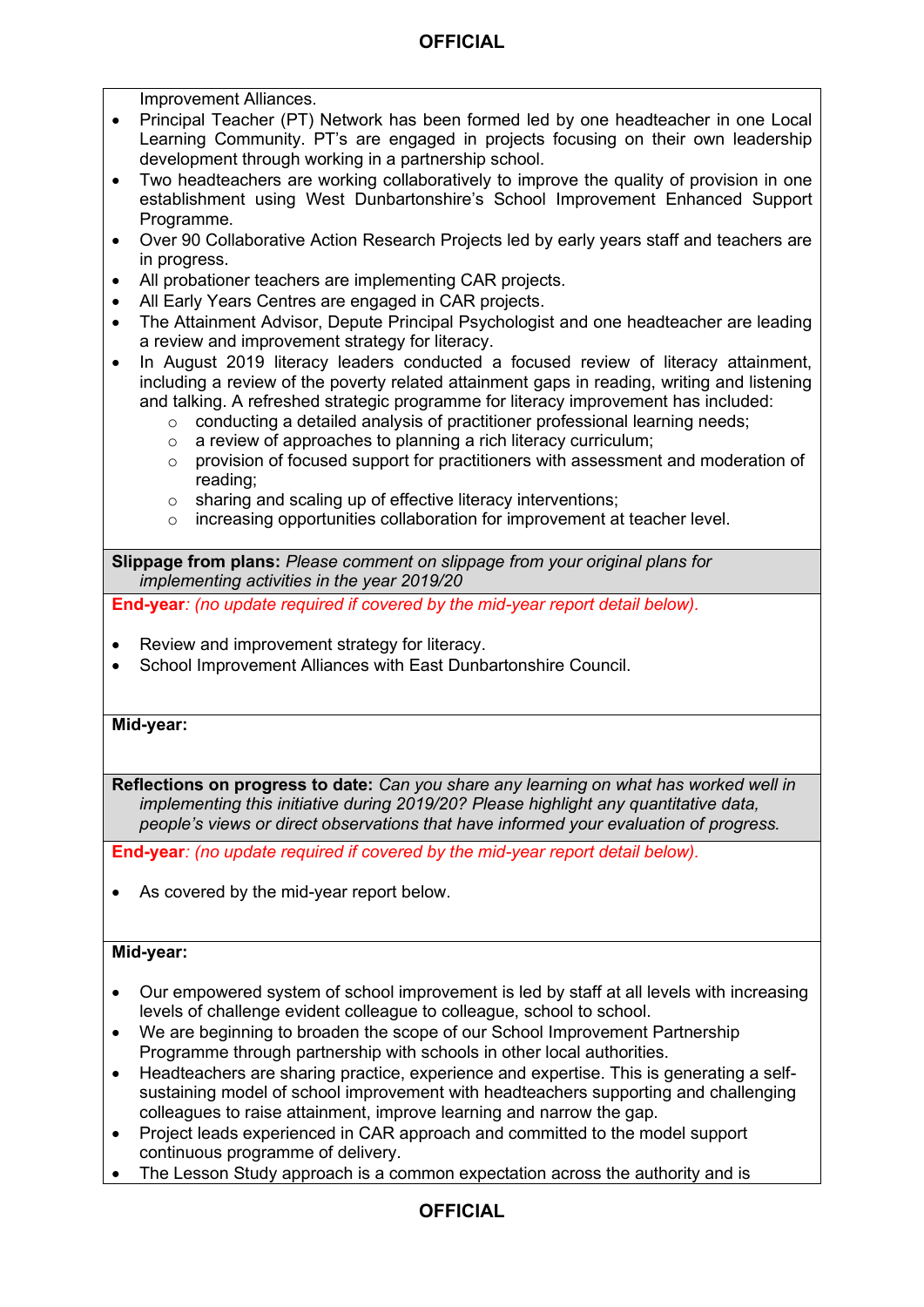allowing practitioners to share a common understanding of high quality learning experiences.

- Four years of evidence of impact on learners in small scale projects focussing on literacy, numeracy, health and well-being.
- We have an effective collaborative learning culture with national agencies to deliver excellence ad equity.

**Can you share any learning on what has worked less well or could be improved?** 

**End-year***: (no update required if covered by the mid-year report detail below).* 

• As covered by the mid-year report below. These constraints have been exacerbated and compounded by the pandemic and the readjustments required of school leaders in light of revised national guidance.

**Mid-year:** 

Constraints of competing priorities can influence numbers of staff available to engage at times.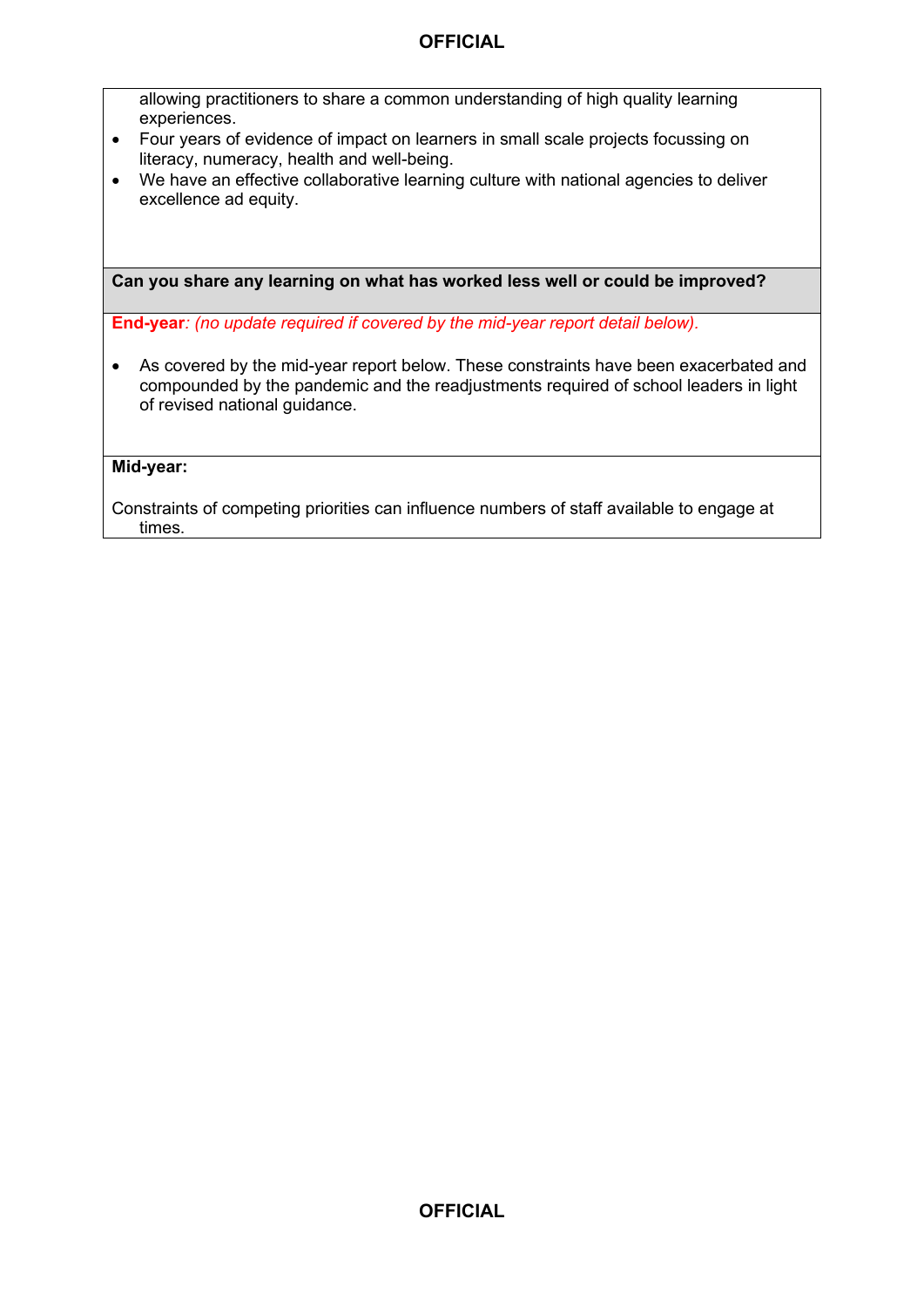# **MULTI AGENCY HUB – HIGHLIGHTS AND CHALLENGES**

**Activities:** *Please comment on progress in implementing/impact of your planned activities in the year 2019/20*

**End-year***: (no update required if covered by the mid-year report detail below).* 

- Many aspects of the work stream plan for the period March June 2020 were readjusted in light of the needs of our most disadvantaged learners and families. The infrastructure and pre-existing arrangements to support our most vulnerable families created by this work stream were ideally suited for readjustment to provide the most vital support.
- Multi agency support continued throughout the period of the lockdown for targeted families including provision of targeted support for identified learners and families which included support to access remote learning, support with access to benefits, and funding.
- In many ways the work of this work stream provided a direct life line for those families who were affected financially, mentally, physically by the pandemic and who needed the most targeted support.
- The success of ongoing engagement with remote learning during the period of the lockdown as noted above was in part as a result of ongoing daily and weekly one to one support and check-ins by relevant members of staff with our most vulnerable learners and families
- At school level professional learning continued to be delivered to practitioners in relation to nurture; trauma informed practices and supporting loss and bereavement. Nurture practice has continued to be supported through the delivery of online nurture group training and collegiate discussions with nurture practitioners. Collegiate discussions enables support to be offered to staff seeking to improve health and well-being outcomes for identified children.
- A range of wellbeing resources was produced and shared with all stakeholders via school links and social media, including The Big White Wall (now Together All); supporting social and emotional wellbeing of all 16-24 year olds. Also for parents a weekly [Feel Good Friday programme](https://sites.google.com/ourcloud.buzz/public/feel-good-fridays) and [Mindful Monday programme](https://sites.google.com/ourcloud.buzz/public/mindful-mondays) was shared on **Ourcloud**
- A suite of transition guidance was produced for mainstream and specialist staff for the return to school, with wellbeing at the heart of the transition processes. Supporting S1 and P1 transition programme in June.

## **Mid-year:**

 $\bullet$ 

- Over 250 staff are fully trained in Nurture principles and approach. Nurture Groups are established in all of the mainstream secondary schools
- The extension of Hub and Children's Neighbourhood to one more secondary school with a second one under development.
- Increased number of community learning and development, family support workers and youth workers.
- Staff are working with care experienced, young carers and poor school attenders and their families to provide a range of advice, support and interventions to encourage improved attendance and engagement with and outwith school.
- Formation of a strategic management group involving SLT, Community Learning Senior Officers, Youth Worker senior officers to monitor planning of supports impact and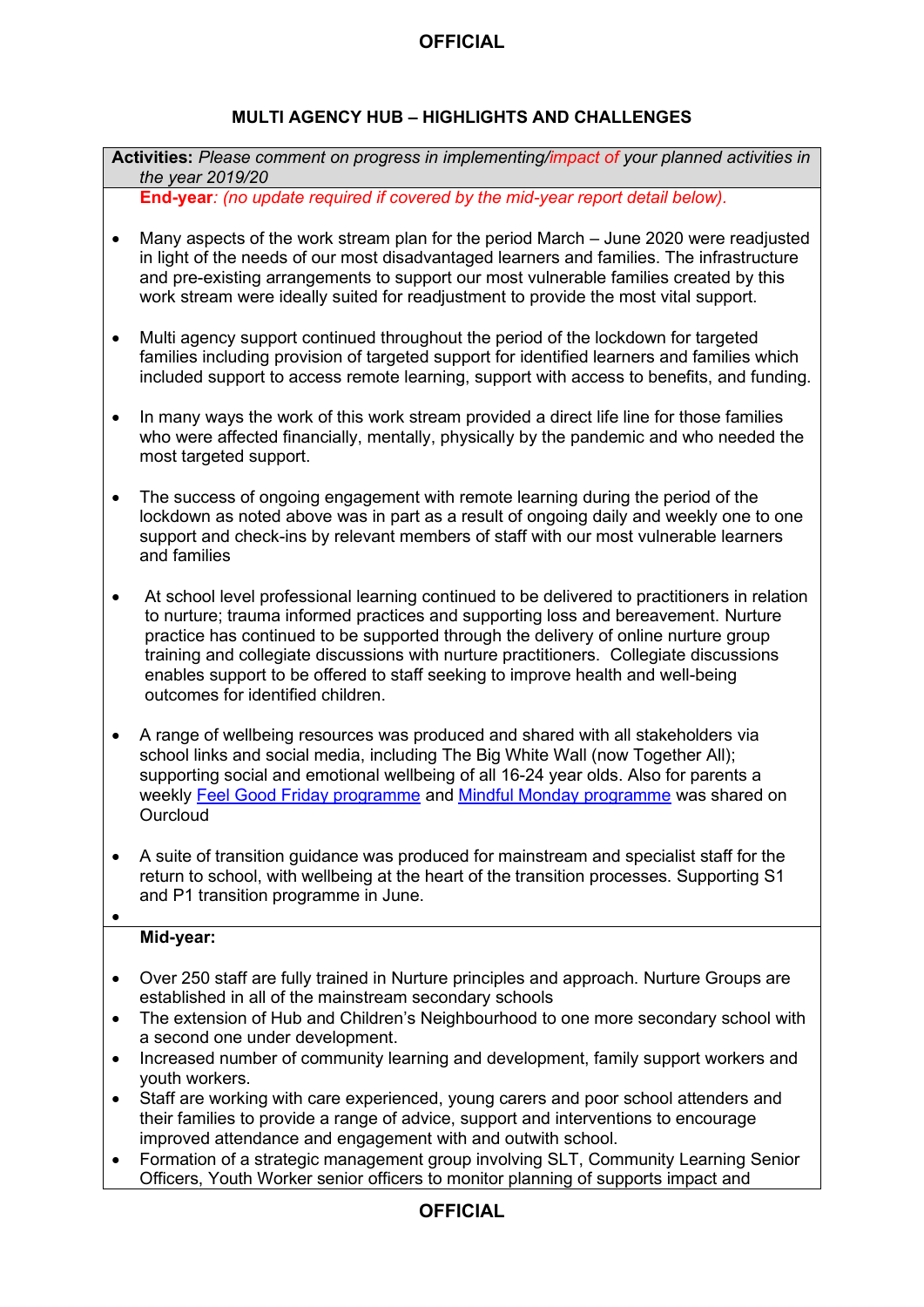evaluate quality of integrated approach to support in the Family Hub model.

- 95 currently active cases working with Hub Staff. This totals more than 400 families since 2016.
- Introduction of Care Connections Programme which focuses on young people who are looked after at home. Care Connections offers those young people an opportunity to access the programme at the stage appropriate to their needs. It focuses on three key areas which link to provide a continuous pathway of support for targeted young people across all phases of school life. The key element being a Care Connect Worker providing the link between School, Community and Family life. Support includes:
	- o P1 to P3 (prior to and beyond if required) Out of School Hours Learning/ Homework Club
	- $\circ$  P4 to S6 (and beyond up to age 18) Youth Mentoring
	- o S4 to S6 Access to the Apprenticeship Pathway
- Intensive 1 to 1 support for clients to make and attend Housing Options interviews to review housing applications to ensure all housing points applicable have been awarded and to gain information on the properties available in their requested areas.
- Partnership working with WDC Housing Operations to support customers to apply for medical housing points where relevant.
- Families have accessed support from the West Dunbartonshire Community Food Share and also emergency food supplies through St Augustine's Food for Thought services.
- Families received gifts and hampers from the West Dunbartonshire Community Food Share Christmas Toy Appeal. Families accessed support with school uniforms from West Dunbartonshire Community Food Share. Families have accessed support through The Recycle Room for household items.
- Inspire training was delivered to support customers to develop confidence.
- CSCS Course access for Family Opportunity Hub service users in Bellsmyre.

**Slippage from plans:** *Please comment on slippage from your original plans for implementing activities in the year 2019/20*

**End-year***: (no update required if covered by the mid-year report detail below).* 

• The planned further extension of the Hub provision during the period March to June 2020 was not possible as a result of the lockdown.

### **Mid-year:**

Planned to further extend provision of the Hub - further extensions are planned for the period March to June 2020.

**Reflections on progress to date:** *Can you share any learning on what has worked well in implementing this initiative during 2019/20 Please highlight any quantitative data, people's views or direct observations that have informed your evaluation of progress.*

**End-year***: (no update required if covered by the mid-year report detail below).* 

• As covered in mid-year report.

#### **Mid-year:**

• Implementation of nurture principles (whole school) and nurture groups (targeted) is reducing incidents of disruptive behaviour and has reduced number of exclusions for the pupils in the nurture groups. There is robust evidence that children who attend nurture groups in secondary report that they feel safe, can talk openly to staff, are better engaged, have improved time-keeping and increased attendance and are more ready to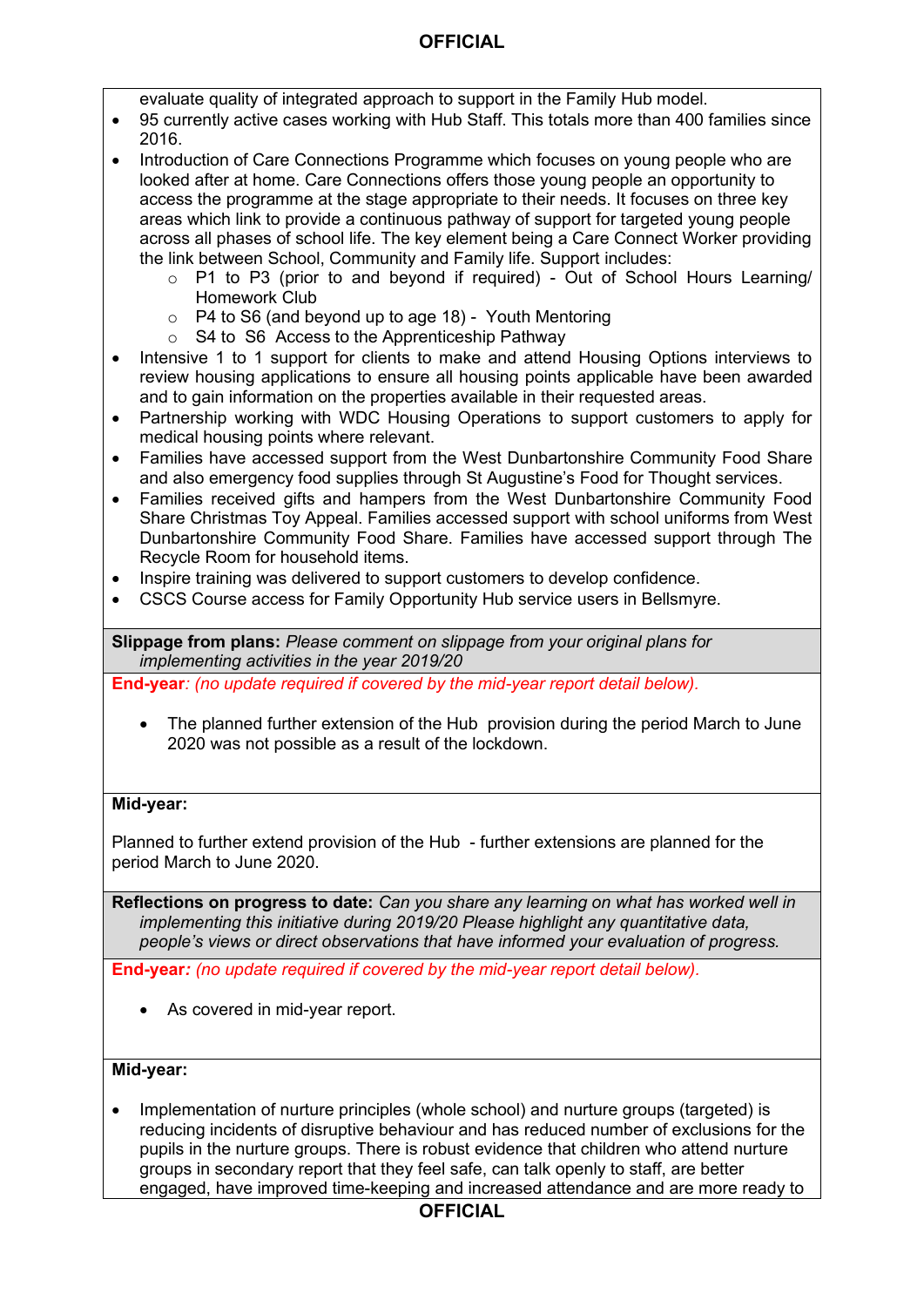learn. Staff report that "classes are more settled", staff feel "better able to manage stressful situations" and the "learning environment is better".

- Increased numbers of pupils are engaging in volunteering opportunities and courses.
- Evidence that young people engaged in targeted approaches have improved attendance. Examples are: out of 30 pupils, 40% of pupils have improved attendance.
- Increasing numbers of pupils are attending breakfast clubs.
- Mindfulness training has had a positive impact on staff wellbeing. Staff report feeling calmer and kinder to themselves and to others.
- Using Local Learning Community data from primary to identify young people who require interventions is supporting an improved provision of differentiated curriculum in secondary.
- Staff report that the Multi-Agency Hubs have enhanced the nurturing and inclusive culture of the schools.
- Delivery in training courses for parents in has resulted in:
	- 18 parents achieving SCQF Level 3 Technology
	- 20 parents achieving SCQF Level 4 Technology
	- 18 parents achieving 'Introduction to Psychology'
	- 13 parents achieving 'English as an Additional Language'
- Families engaging with Hub staff are being supported with access to education and training, employment, destitution, welfare rights, financial support, health and housing.
- Development of cross agency support network that is seamless and meaningful to the family customer base.

**Can you share any learning on what has worked less well or could be improved?** 

**End-year***: (no update required if covered by the mid-year report detail below).* 

**Mid-year:**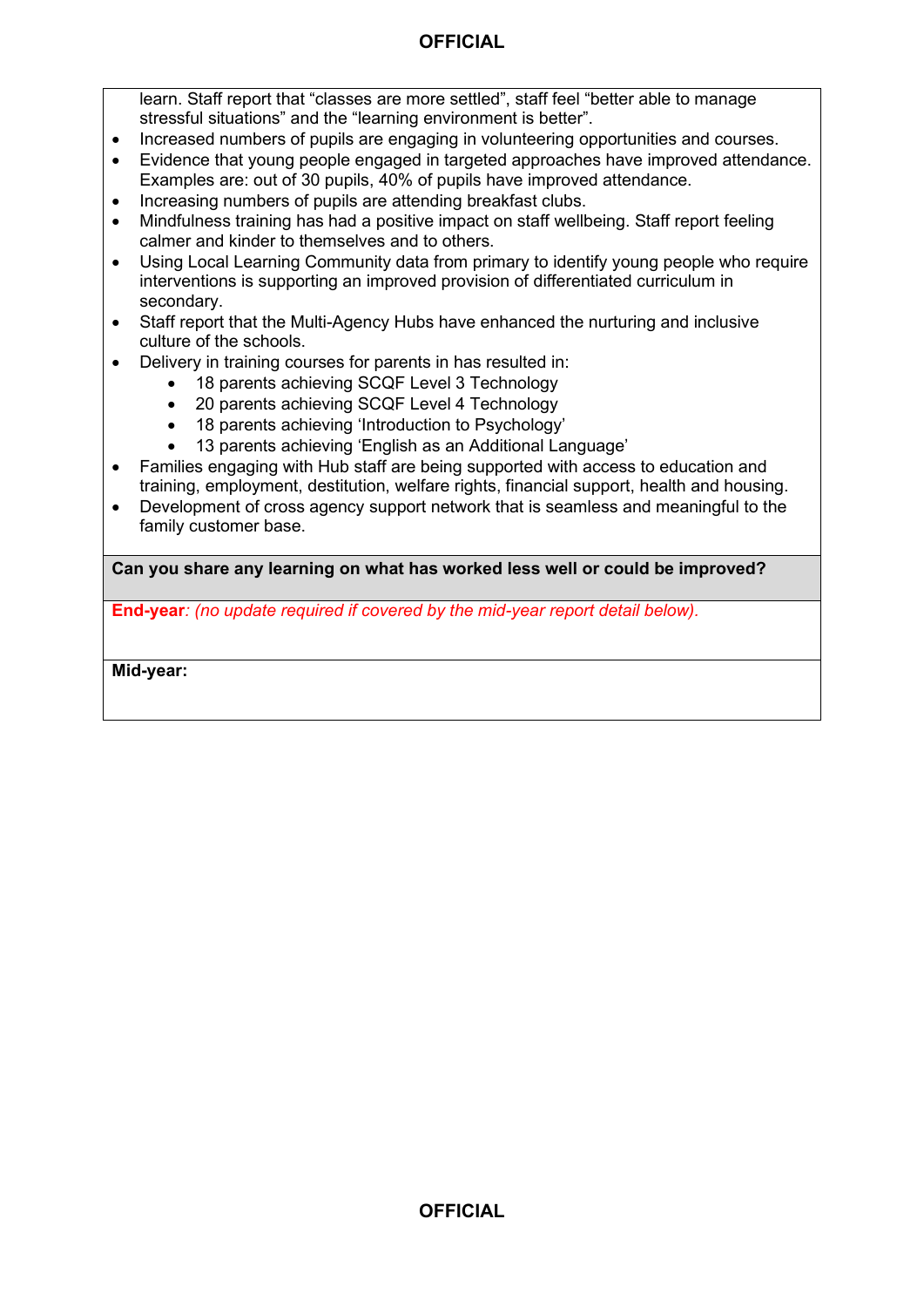### **ENHANCED BGE / SKILLS ACADEMY – HIGHLIGHTS AND CHALLENGES**

**Activities:** *Please comment on progress in implementing/impact of your planned activities in the year 2019/20*

**End-year***: (no update required if covered by the mid-year report detail below).* 

- Many aspects of the workstream plan for the period March June 2020 were required to be paused during the period March to June 2020, particularly the skills academies, however some aspects were able to be readjusted to meet the needs of our most disadvantaged learners and families.
- As noted with respect to the Multi-Agency Hubs, the infrastructure and pre-existing arrangements put in place as a result of this work stream provided a strong foundation for targeted support for our most disadvantaged learners and showed approaches are becoming embedded in line with long term goals for sustainable approaches.
- Targeted pupils received one to one tuition and enhanced study support. Music tuition was able to be provided remotely for targeted learners. Key staff remained in contacted with targeted cohorts throughout the period of lockdown which maximised opportunities for continued engagement with learning and meant that transition back to physical school building in August was easier for those targeted learners, thus maximizing attendance at school in session 2020/21.
- Leadership advice and support to targeted the poverty- related attainment gap continued throughout the period of lockdown with equity principles permeating remote teaching and learning of numeracy and literacy across the BGE.

### **Mid-year:**

- Dance is being offered at SCQF level 6 with review ongoing with possible offer into SCQF level 7.
- First phase of extension of Skills Academy offering is support to Choices School and Kilpatrick School in the development of cosmetology and hairdressing.
- Production of rigorous data base of projects and impact measures using Ourcloud Digital Platform.
- Over 200 first and second year pupils are engaged in personalised literacy, numeracy and health wellbeing curriculum resulting in improved attendance, engagement and attainment. The pupils have been allocated a raising attainment teacher who is also their pupil support teacher resulting in very close monitoring and quick follow up on attendance, discipline, effort and progress across all curricular areas.
- Data from pupil strengths and difficulties questionnaires are used to deliver a personalised social and emotional well-being programme. Children have benefitted from individual and group interventions.
- Targeted pupils in S3 have demonstrated 96% improvement in literacy from primary data and 100% improvement in numeracy from primary data.
- 20 pupils have attended Columba 1400 programme to develop their leadership skills and confidence in their own unique voice.
- From BGE tracking information it is evident that 38% of targeted pupils are on track with progress with Level 3 within all 8 Curricular areas and 83% are on track with progress with Level 3 within at least 7 out of 8 curricular areas.